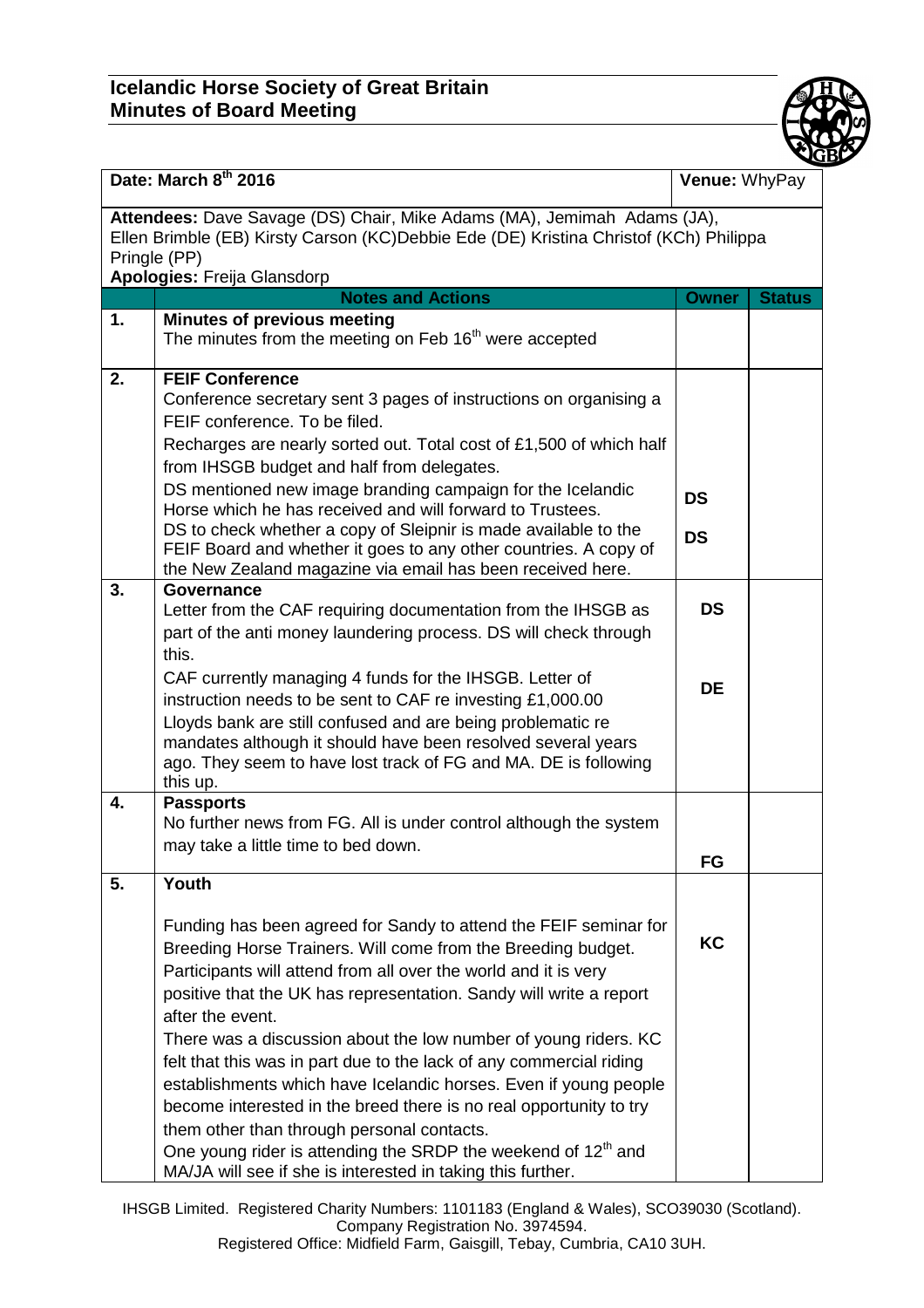## **Icelandic Horse Society of Great Britain Minutes of Board Meeting**



| 6. | <b>HestFest</b><br>The first Hest Fest event has taken place. Tolt in Harmony at<br>Cheltenham. A further event (riding the course at Burghley in                                                                                                                                                                                                                                                                                                                                                                                                                                                                                                                | <b>ALL</b> |  |
|----|------------------------------------------------------------------------------------------------------------------------------------------------------------------------------------------------------------------------------------------------------------------------------------------------------------------------------------------------------------------------------------------------------------------------------------------------------------------------------------------------------------------------------------------------------------------------------------------------------------------------------------------------------------------|------------|--|
|    | Lincolnshire) has been proposed and there are a few more in the<br>pipeline to date.<br>The Hest Fest flag invoked quite a long discussion. They are fairly<br>expensive to produce in the first instance (Society logo with 2<br>tolting horses). £125 for a larger flag and £45 for a small one.<br>Trustees felt that it would be important to have a flag this year<br>(and ones that can be used in future years) and EB, DS and MA<br>would all like one. It was not felt that it would be cost effective (or<br>do the flags much good) for them to be posted from one venue to<br>another. K Ch to find out the cost of flags measuring 180 x 91<br>cms. | <b>KCh</b> |  |
|    | T shirts for HestFest are 'under control' with Gundula and funding<br>not required at present.<br>Rosettes for HestFest events will be available for all participants.<br>JA in contact with a rosette maker and will put whoever is<br>organising HF events in contact with her.                                                                                                                                                                                                                                                                                                                                                                                | <b>JA</b>  |  |
| 7. | <b>Horse and Rider</b><br>Area reps - DS has not had any contact made.<br>Sports – MA and his team are progressing the British<br>Championships which will include two World Ranking Bonus<br>events. It will be a part of the Hest Fest. Things are progressing<br>well to date.                                                                                                                                                                                                                                                                                                                                                                                | <b>MA</b>  |  |
| 8. | A.O.B.<br>DE had received a letter from a member who felt that the content<br>of Sleipnir was rather 'lightweight'. Many listings but short on<br>informative articles etc. Suggested articles that were more<br>educational. A discussion followed and it was proposed that<br>trustees looked into including relevant and useful articles from<br>Icelandic magazines published in other countries if they were<br>appropriate. EB is going to contact the German magazine and see<br>if they would be willing to contribute any of their articles.<br>Could also have a Topical Tips section or interviews with<br>riders/trainers etc.                       | EВ         |  |
|    | KCh. Reported that the layout for the endurance certificate is<br>nearly complete and she will then circulate. Liphook vets have put<br>together some appropriate wording.                                                                                                                                                                                                                                                                                                                                                                                                                                                                                       |            |  |
|    | Doodle Poll. It has proven difficult to find a date for a F2F meeting<br>in the near future. Trustees felt that the WhyPay telephone<br>conferencing method used for this meeting (instead of SKYPE)<br>had worked extremely well and that this should replace the F2F in                                                                                                                                                                                                                                                                                                                                                                                        |            |  |